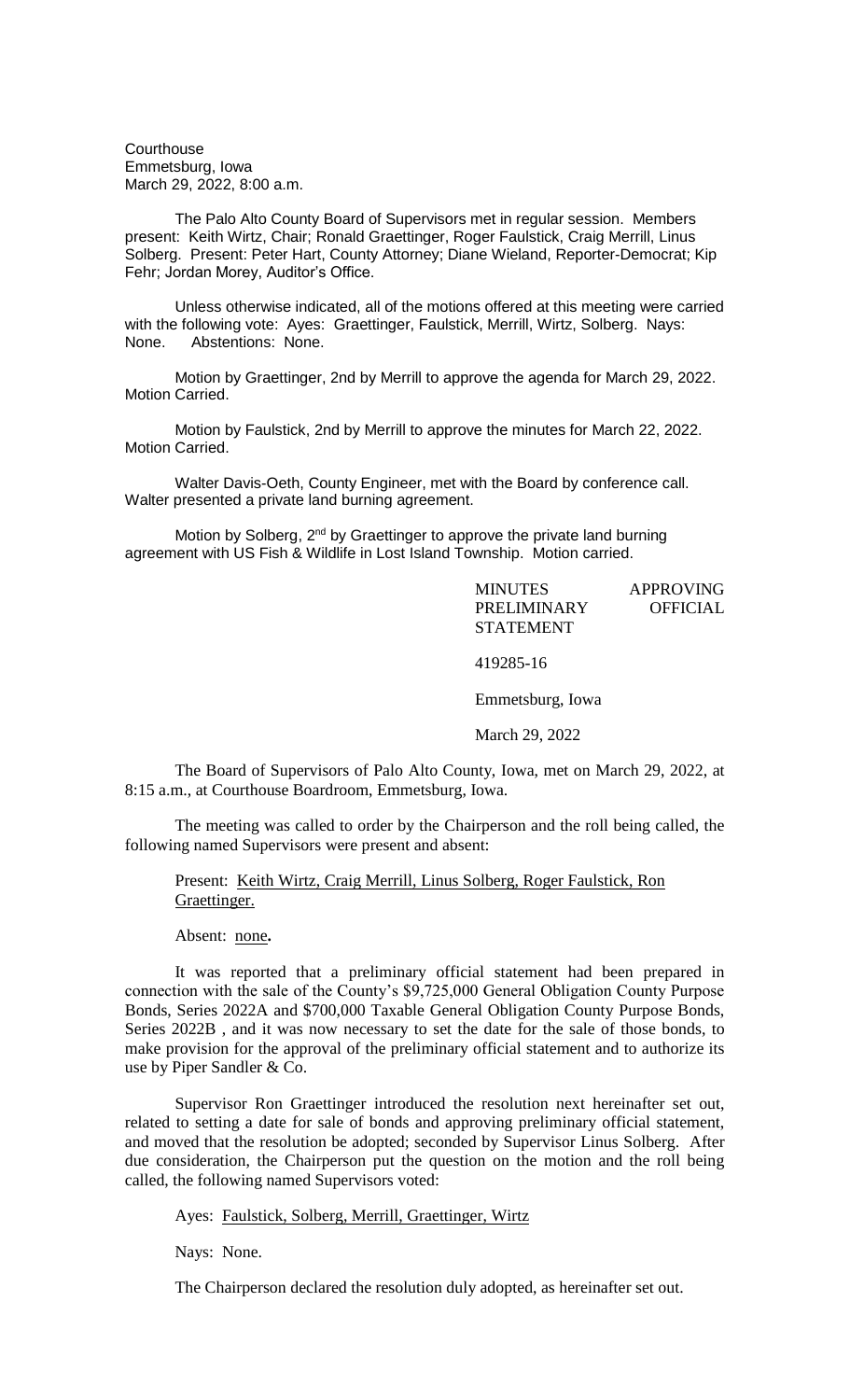## RESOLUTION NO. 3-29-2022

Resolution authorizing the use of a preliminary official statement in connection with the sale of General Obligation Bonds

WHEREAS, the Board of Supervisors (the "Board") of Palo Alto County, Iowa (the "County") heretofore proposed to enter into a General Obligation Urban Renewal Loan Agreement (the "Urban Renewal Loan Agreement") and to issue general obligation bonds thereunder in a principal amount not to exceed \$4,800,000 pursuant to the provisions of Subsection 331.441(2)(b)(14), Section 331.402, Section 331.442, and Chapter 403 of the Code of Iowa, for the purpose of paying the cost, to that extent, of undertaking the Palo Alto County Road and Bridge Improvement Projects, an urban renewal program in the Palo Alto County Industrial Park Urban Renewal Area approved by action of the Board of Supervisors on April 27, 2021, and in lieu of calling an election upon such proposal, has published notice of the proposed action and has held a hearing thereon, and as of March 1, 2022, no petition had been filed with the County asking that the question of entering into the Urban Renewal Loan Agreement be submitted to the registered voters of the County; and

WHEREAS, the County has also heretofore proposed to enter into a loan agreement (the "Public Safety Loan Agreement") and to issue general obligation bonds thereunder in a principal amount not to exceed \$5,625,000, pursuant to the provisions of Section 331.442 of the Code of Iowa, for the purpose of paying the cost, to that extent, of constructing, furnishing, and equipping a County public safety building and jail, and the County has held a successful election on said proposal on March 2, 2021; and

WHEREAS, the Board intends to combine its authority to enter into the Urban Renewal Loan Agreement and the Public Safety Loan Agreement into a common Loan Agreement and to then divide its borrowing authority under the Loan Agreement into two credit facilities - a Tax-Exempt Series 2022A Loan Agreement (the "2022A Loan Agreement") and a Taxable Series 2022B Loan Agreement (the "2022B Loan Agreement"); and

WHEREAS, the County shall issue General Obligation County Purpose Bonds, Series 2022A (the "Series 2022A Bonds") in evidence of its obligation under the 2022A Loan Agreement; and

WHEREAS, the County shall issue Taxable General Obligation County Purpose Bonds, Series 2022B Bonds (the "Series 2022B Bonds") in evidence of its obligations under the 2022B Loan Agreement (collectively hereinafter, the Series 2022A Bonds and the Series 2022B Bonds shall be referred to as the "Bonds"); and

WHEREAS, a Preliminary Official Statement (the "P.O.S.") has been prepared by Dorsey & Whitney LLP (the "Disclosure Counsel") as bond and disclosure counsel to the County to facilitate the sale of the Bonds in evidence of the obligations of the County under the 2022A Loan Agreement and the 2022B Loan Agreement, and it is now necessary to make provision for the approval of the P.O.S. and to authorize its use its use by Piper Sandler  $\&$  Co. (the "Underwriter") as the underwriter of the issuance of the Bonds;

NOW, THEREFORE, Be It Resolved by the Board of Supervisors of Palo Alto County, Iowa, as follows:

Section 1. The Board of Supervisors hereby combines the Urban Renewal Loan Agreement and the Public Safety Loan Agreement into the Loan Agreement. Furthermore the Board hereby determines to divide its authority to enter into the Loan Agreement into two credit facilities - the 2022A Loan Agreement and the 2022B Loan Agreement.

Section 2. The Board hereby determines to enter into the 2022A Loan Agreement in the future, and to issue the Series 2022A Bonds at such time, in evidence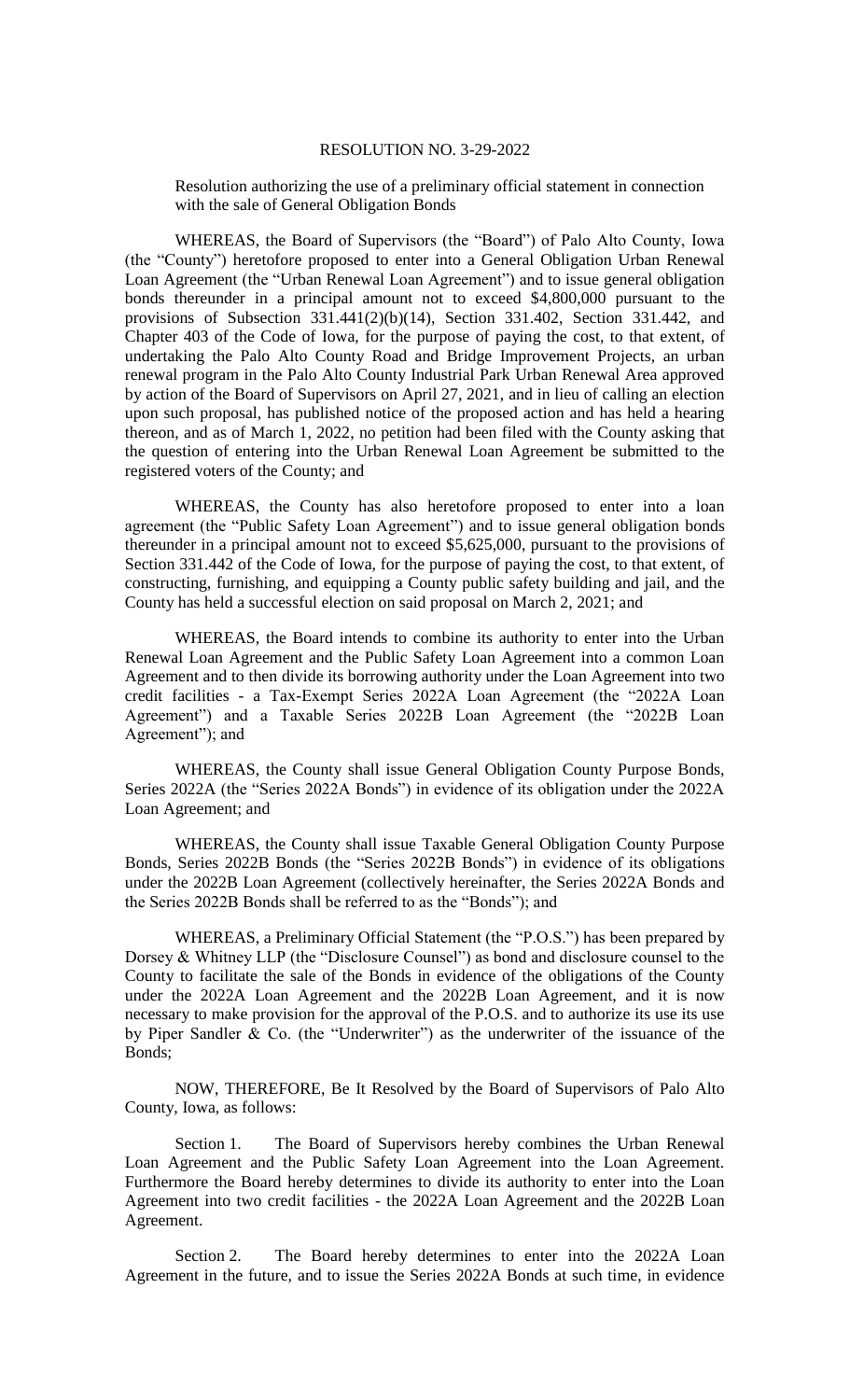thereof. The Board further declares that this resolution constitutes the "additional action" required by Section 331.443 of the Code of Iowa.

Section 3. The Board hereby determines to enter into the 2022B Loan Agreement in the future, and to issue the Series 2021B Bonds at such time, in evidence thereof. The Board further declares that this resolution constitutes the "additional action" required by Section 331.443 of the Code of Iowa.

Section 4. The County Auditor is hereby authorized to take such action as shall be deemed necessary and appropriate, with the assistance of Disclosure Counsel and the Underwriter, to prepare the P.O.S. describing the Bonds and providing for the terms and conditions of their sale, and all action heretofore taken in this regard is hereby ratified and approved.

Section 5. The use by the Underwriter of the P.O.S. relating to the Bonds in substantially the form as has been presented to and considered by the Board of Supervisors is hereby approved, and Disclosure Counsel and the Underwriter are hereby authorized to prepare and use a final Official Statement for the Bonds substantially in the form of the P.O.S. but with such changes therein as are required to conform the same to the terms of the Bonds and the resolution, when adopted, providing for the sale and issuance of the Bonds, and the County Auditor is hereby authorized and directed to execute a final Official Statement for the Bonds, if requested. The P.O.S. as of its date is deemed final by the County within the meaning of Rule  $15(c)(2)-12$  of the Securities and Exchange Commission.

Section 6. Further action with respect to the 2022A Loan Agreement and the 2022B Loan Agreement and the Bonds is hereby adjourned to the meeting of the Board of Supervisors scheduled for April 5, 2022.

Section 7. All resolutions or parts thereof in conflict herewith are hereby repealed to the extent of such conflict.

Section 8. This resolution shall be in full force and effect immediately upon its adoption and approval, as provided by law.

Passed and approved March 29, 2022.

/s/Keith Wirtz, Chairperson

Attest: /s/ Carmen Moser, County Auditor

At the conclusion of the meeting, and upon motion and vote, the Board of Supervisors adjourned.

/s/Keith Wirtz, Chairperson

Attest: /s/Carmen Moser, County Auditor

No one was present for public comment.

Rick Hopper, Jacobson-Westergard, met with the Board on Drainage District No. 162. Present: Jordan Morey, Auditor's Office; Collin Klingbeil, Jacobson-Westergard; Kip Fehr.

Rick filed the engineer's report for tile improvements to Drainage District No. 162. Rick recommended setting a hearing date for landowner input.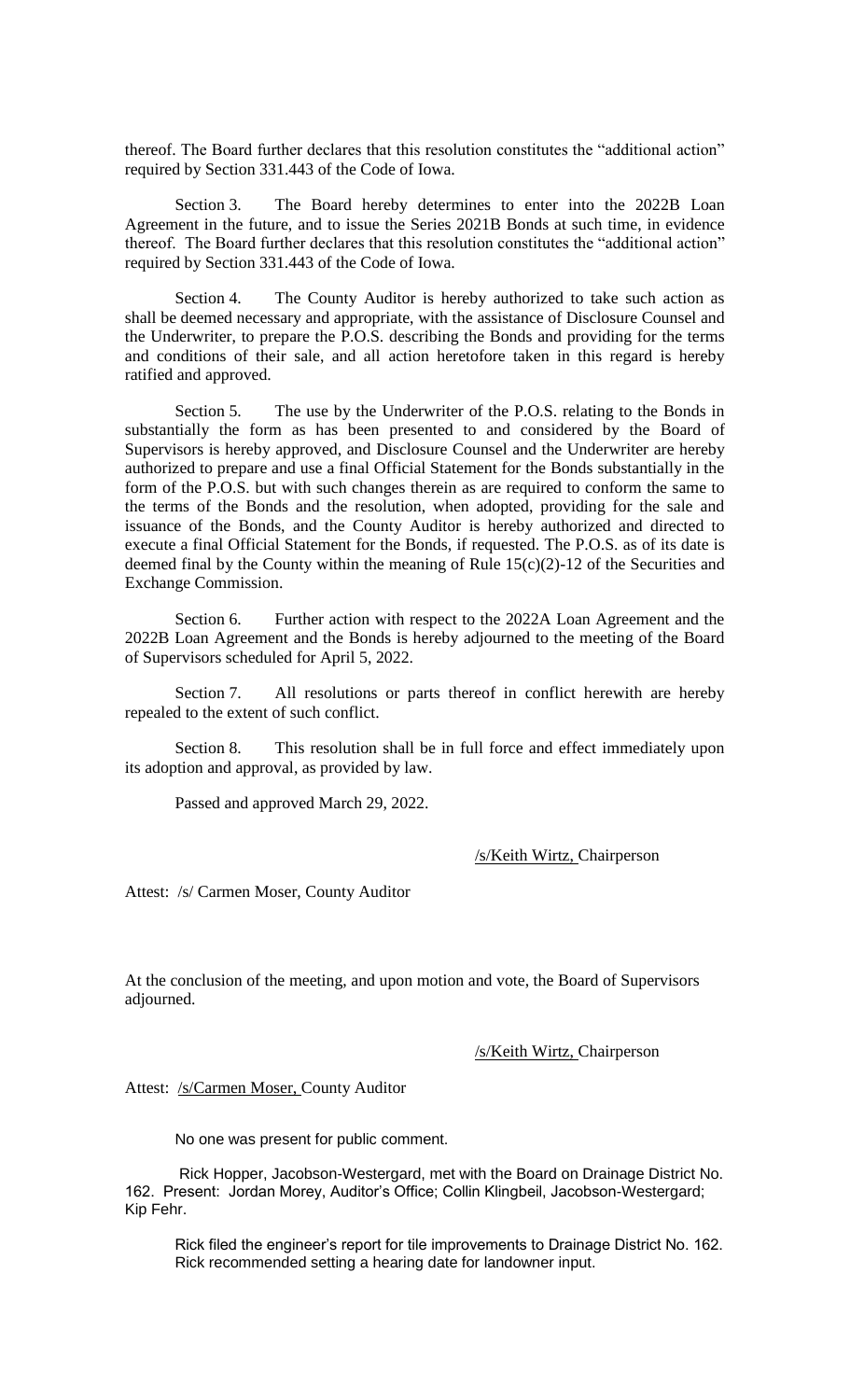Motion by Graettinger, 2<sup>nd</sup> by Merrill to accept the Drainage District No. 162 Engineer's Report & set the hearing date for April 26, 2022 at 9:15 a.m. Motion Carried.

Collin Klingbeil, Jacobson-Westergard, met with the Board on Drainage District No. 81. Present: Jordan Morey, Auditor's Office; Rick Hopper, Jacobson-Westergard; Kip Fehr.

Collin met with the Board to discuss Drainage District 81 and give an update on annexation & reclassification. Collin discussed bank erosion and trees in channel. Collin recommends annexation of fringe areas and then use common outlet to access other districts. He stated millions of dollars will not make an impact.

## **RESOLUTION No. 3-29-2022(A)**

## **Approval of FY 2022-2023 Budget and Certification of Taxes**

WHEREAS, the Palo Alto County Board of Supervisors has considered the proposed FY 2022-2023 county budget and certification of taxes, and

WHEREAS, a public hearing concerning the proposed county budget was held on March 29, 2022; and the budget was published as provided by Iowa Code. No written comments were received and no one representing the public was present for the hearing.

NOW THEREFORE BE IT RESOLVED by the Board of Supervisors of Palo Alto County that the county budget and certificate of taxes for FY 2022-2023, as set forth in the budget summary, is hereby adopted and that the Palo Alto County Auditor is directed to file said budget and to establish accounting records in accordance with the attached schedules.

BE IT FURTHER RESOLVED that the Chairperson and the County Auditor be and are hereby authorized to sign the approved FY 2022-2023 county budget.

Signed and dated this 29th day of March, 2022.

/s/Keith Wirtz, Chairman Palo Alto County Board of Supervisors

ATTEST: /s/Carmen Moser, Palo Alto County Auditor

Motion by Ron Graettinger, seconded by Craig Merrill to adopt this resolution on March 29th 2022. Ayes: Faulstick, Solberg, Merrill, Graettinger, Wirtz. Nays: None

Resolution Passed.

Resolution of the Palo Alto County Board of Supervisors

Fund Balance Assigned and Restricted Pursuant to GASB 54

**WHEREAS**, the Governmental Accounting Standards Board ("GASB") has issued Statement 54 ("GASB 54"), a new standard for governmental fund balance reporting and governmental fund type definitions that became effective in governmental fiscal years starting after June 15, 2010, and

**WHEREAS**, The Palo Alto County Board of Supervisors is required to implement GASB 54 requirements, and to apply such requirements to its financial statements beginning with the fiscal year 2022-2023; and